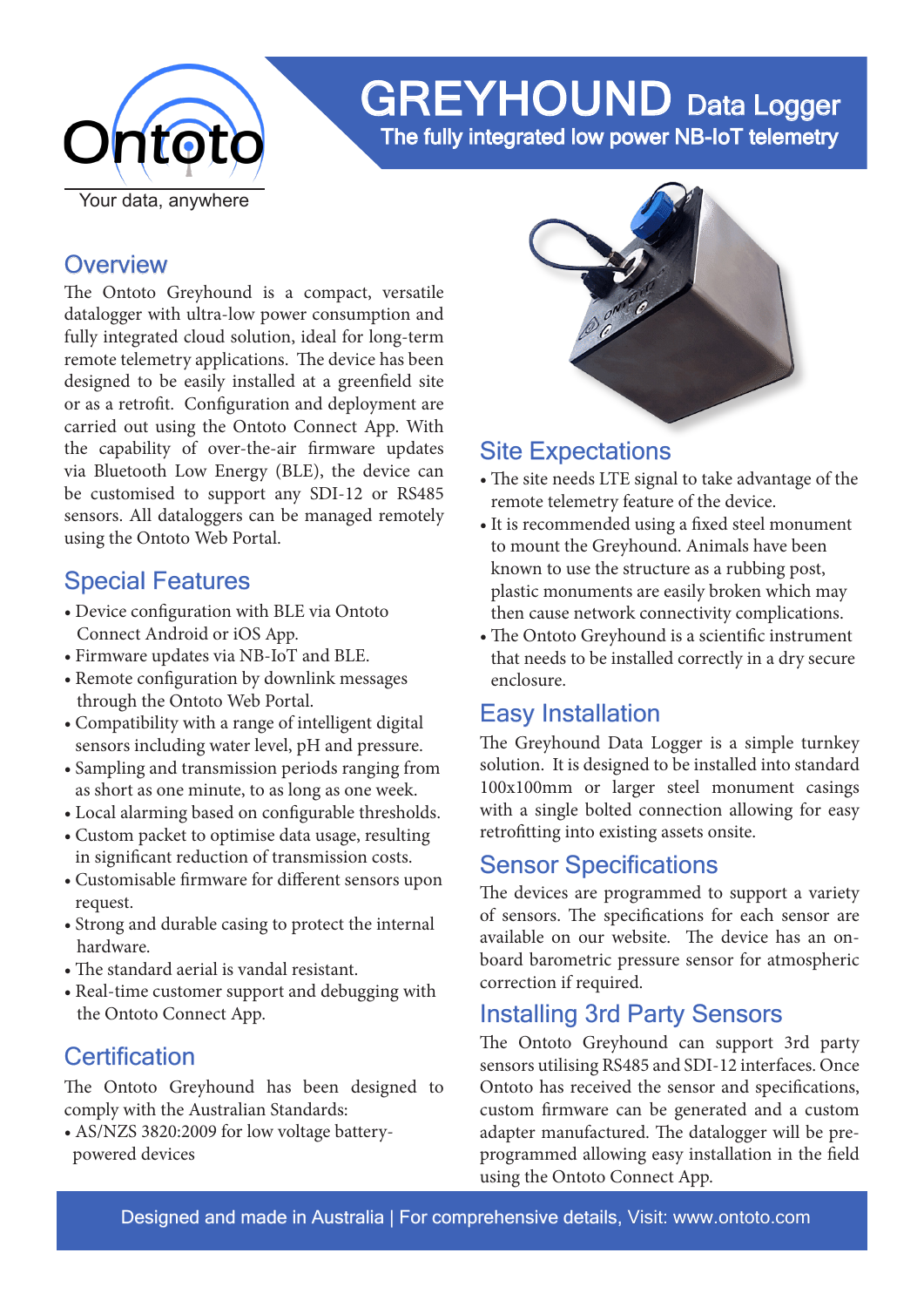# Technical Specifications

| Power-Source                       | • 3×3.6 V C-cell lithium battery pack                                                                               |
|------------------------------------|---------------------------------------------------------------------------------------------------------------------|
| Battery                            | • Voltage: 3.6 V<br>• Capacity: 3 x 9000mAh<br>• Long shelf life: less than 1% self-discharge rate at 25°C per year |
| Battery life*                      | $\bullet$ 10 years<br>*sampling level sensor once per hour, transmitting once a day                                 |
| Sensor interfaces                  | $\cdot$ RS485<br>$\bullet$ SDI-12                                                                                   |
| Sensor power supply                | • Supports 5-12 V sensors<br>• Max 100mA output current @ 12 V                                                      |
| On-board barometer                 | • Range: 100-1200 mbar<br>• Resolution: 0.024 mbar<br>• Accuracy: ±1.5 mbar at 25°C, 750 mbar                       |
| Transmission                       | • LTE Cat NB1                                                                                                       |
| Network communication<br>protocols | $\bullet$ MQTT<br>$\bullet$ CoAP                                                                                    |
| Clock accuracy                     | • +/- 2 seconds per day, automatically resynced on a transmission                                                   |
| Memory                             | • 128MB NAND flash memory, up to 8 million samples of local storage                                                 |
| Bluetooth                          | $\bullet$ BLE 4.2                                                                                                   |
| Operating temperature              | $\bullet$ -40°C to +80°C                                                                                            |
| <b>Dimensions</b>                  | $\cdot$ 90 x 90 x 90mm                                                                                              |
| Weight                             | $\cdot$ 870 grams                                                                                                   |
| Environmental                      | $\cdot$ IP66                                                                                                        |

# Ontoto Connect App (iOS and Android)

The Ontoto Connect mobile app allows onsite management of the data logger to be undertaken wirelessly via BLE. There is no need to connect a laptop directly to the device.

The key features of the Ontoto Connect App are:

#### • Data logger configuration

 Configure the device name, sampling period, transmission period, and alarm threshold.

#### Firmware update

 Available firmware updates can be downloaded from the Ontoto server and uploaded to the device.

#### • Sensor Test

 The device will scan through each connected sensor. The measurements of each sensor and any detected errors will be displayed.

#### • Network Test

Tests for NB-IoT connectivity and signal strength and displays any detected faults.

#### • Update the device location

The location of the device will be updated with the GPS coordinates of the phone and transmitted to the Ontoto Web Portal.

#### • Read data log

 The device stores all recorded data in persistent memory for redundancy and auditing purposes. The data log is processed into a CSV file.

#### • Real-time debug log streaming

 While using the app, the debug log received from the device is automatically streamed to the Ontoto server, allowing for seamless debugging during deployment.